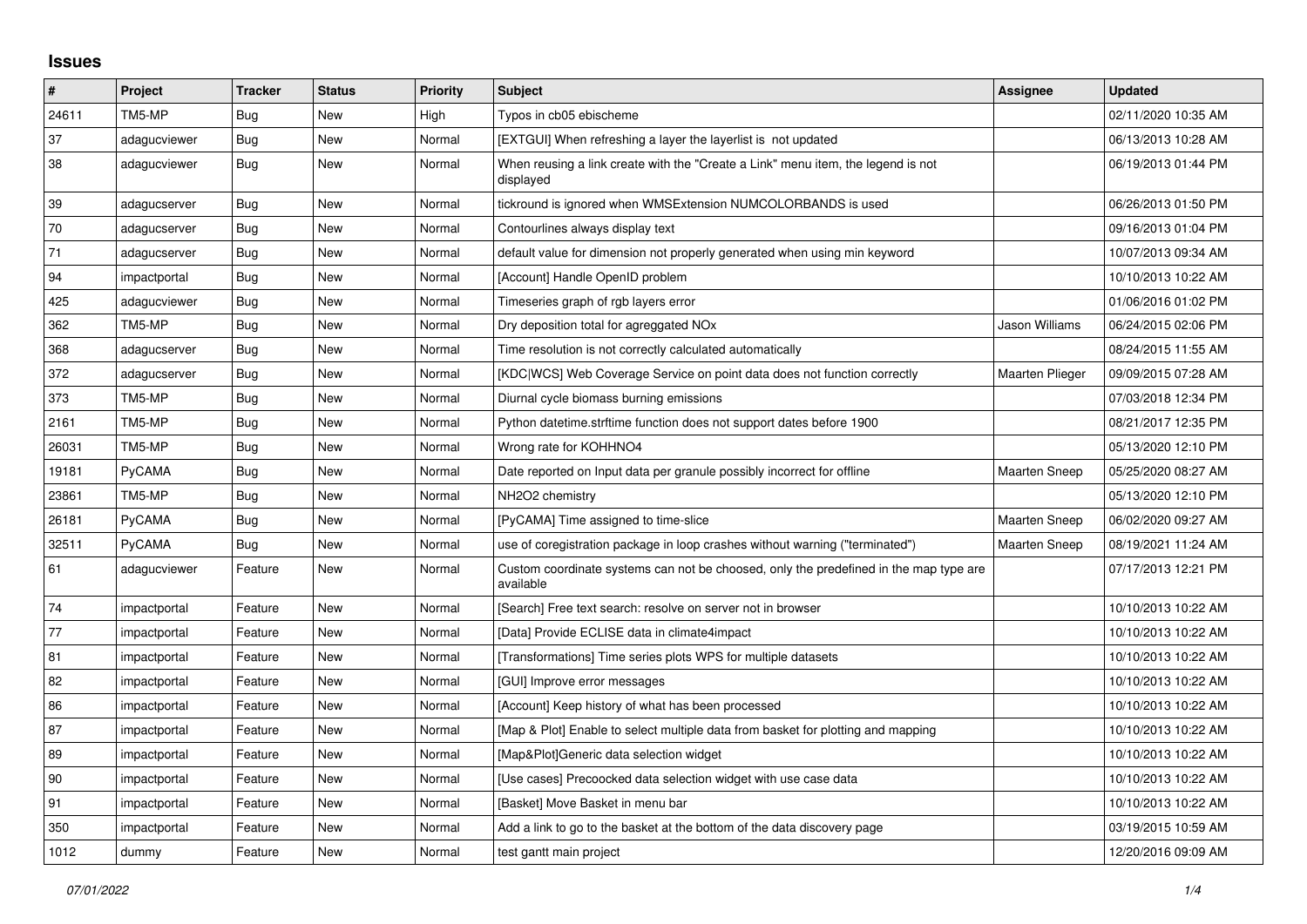| $\vert$ # | <b>Project</b> | <b>Tracker</b> | <b>Status</b> | <b>Priority</b> | <b>Subject</b>                                                                         | <b>Assignee</b>      | <b>Updated</b>      |
|-----------|----------------|----------------|---------------|-----------------|----------------------------------------------------------------------------------------|----------------------|---------------------|
| 1013      | subproject 1   | Feature        | New           | Normal          | test subproject task gantt                                                             |                      | 12/20/2016 09:10 AM |
| 8611      | TurboWin       | Feature        | <b>New</b>    | Normal          | displaying latest obs                                                                  |                      | 12/19/2017 09:36 AM |
| 8621      | TurboWin       | Feature        | New           | Normal          | WOW upload                                                                             |                      | 12/19/2017 09:42 AM |
| 8641      | TurboWin       | Feature        | New           | Normal          | plot position offline                                                                  |                      | 12/19/2017 09:44 AM |
| 8651      | TurboWin       | Feature        | <b>New</b>    | Normal          | update to WMO cloud atlas                                                              |                      | 12/19/2017 09:46 AM |
| 8661      | TurboWin       | Feature        | New           | Normal          | instruction videos                                                                     |                      | 12/19/2017 09:49 AM |
| 8671      | TurboWin       | Feature        | <b>New</b>    | Normal          | option to insert Relative Humidity                                                     |                      | 12/19/2017 09:59 AM |
| 8681      | TurboWin       | Feature        | New           | Normal          | SOG and COG computing                                                                  |                      | 12/19/2017 10:03 AM |
| 9311      | PyCAMA         | Feature        | New           | Normal          | Processing status & lineage as table                                                   | Maarten Sneep        | 05/25/2020 08:48 AM |
| 26171     | PyCAMA         | Feature        | New           | Normal          | [PyCAMA] Skip L3 data in concatenation tool                                            | Maarten Sneep        | 06/02/2020 09:25 AM |
| 13811     | <b>PyCAMA</b>  | Support        | New           | Normal          | PyCAMA L2QC Reporting Bugs                                                             | <b>Maarten Sneep</b> | 04/28/2020 11:43 AM |
| 26231     | PyCAMA         | Support        | New           | Normal          | [PyCAMA] Verify configuration of PyCAMA for daily extractions                          | Jacques Claas        | 12/01/2020 05:30 PM |
| 27841     | PyCAMA         | Support        | New           | Normal          | [PyCAMA] update filters for HCHO (possibly others) to exclude data with QA value < 0.5 | Maarten Sneep        | 10/20/2020 11:43 AM |
| 28421     | PyCAMA         | Support        | New           | Normal          | Prepare for version 2 quality control monitoring.                                      | Jacques Claas        | 12/01/2020 05:39 PM |
| 30011     | PyCAMA         | Support        | <b>New</b>    | Normal          | [PyCAMA] Prepare release of 1.0                                                        | Maarten Sneep        | 12/01/2021 10:49 AM |
| 501       | WOW-NL         | Task           | New           | Normal          | HTTP 301 redirection                                                                   | Martin Stam          | 03/22/2016 09:07 AM |
| 8631      | TurboWin       | Task           | New           | Normal          | Help files update                                                                      |                      | 12/19/2017 09:43 AM |
| 149       | TM5-ZOOM       | Bug            | New           | Low             | Gfortran compiler                                                                      |                      | 04/08/2014 10:42 AM |
| 351       | TM5-MP         | <b>Bug</b>     | New           | Low             | NH3 budget terms                                                                       |                      | 07/03/2018 12:36 PM |
| 521       | TM5-MP         | Bug            | <b>New</b>    | Low             | Inconsistent NO <sub>x</sub> emissions                                                 |                      | 07/03/2018 12:30 PM |
| 11761     | TM5-MP         | Bug            | New           | Low             | overflow in PDUMP                                                                      |                      | 09/26/2018 09:44 AM |
| 17921     | PyCAMA         | <b>Bug</b>     | New           | Low             | O3 Histogram plots y-label                                                             | <b>Maarten Sneep</b> | 05/25/2020 08:20 AM |
| 76        | impactportal   | Feature        | <b>New</b>    | Low             | [Search] Group search results in folders                                               |                      | 10/10/2013 10:22 AM |
| 85        | impactportal   | Feature        | New           | Low             | [Basket]Enable grouping of data in datasets                                            |                      | 10/10/2013 10:22 AM |
| 338       | TM5-MP         | Feature        | New           | Low             | Modifying and extending input data for refractive indices                              | Twan van Noije       | 07/03/2018 12:53 PM |
| 440       | TM5-MP         | Feature        | New           | Low             | Assumption in calculation of friction velocity over land                               |                      | 07/03/2018 12:51 PM |
| 367       | TM5-MP         | Feature        | New           | Low             | Heterogeneous reaction rates for bulk aerosol version                                  | Jason Williams       | 07/03/2018 12:36 PM |
| 12101     | TM5-MP         | Feature        | New           | Low             | Updating Corner halo grid boxes                                                        |                      | 10/10/2018 03:39 PM |
| 439       | TM5-MP         | Task           | New           | Low             | Treatment of ice clouds in photolysis                                                  |                      | 07/03/2018 12:35 PM |
| 10281     | TM5-MP         | Task           | New           | Low             | Dry deposition of gas-phase H2SO4 and DMS                                              |                      | 07/03/2018 12:51 PM |
| 549       | TM5-MP         | <b>Bug</b>     | In Progress   | High            | Restarbility broken                                                                    | Philippe Le Sager    | 03/17/2017 11:40 AM |
| 595       | TM5-MP         | Bug            | In Progress   | Normal          | Generation of qsub job file seems broken                                               |                      | 07/03/2018 12:39 PM |
| 26711     | TM5-MP         | <b>Bug</b>     | In Progress   | Normal          | missing values for lon and lat in regions file                                         |                      | 07/02/2020 08:27 PM |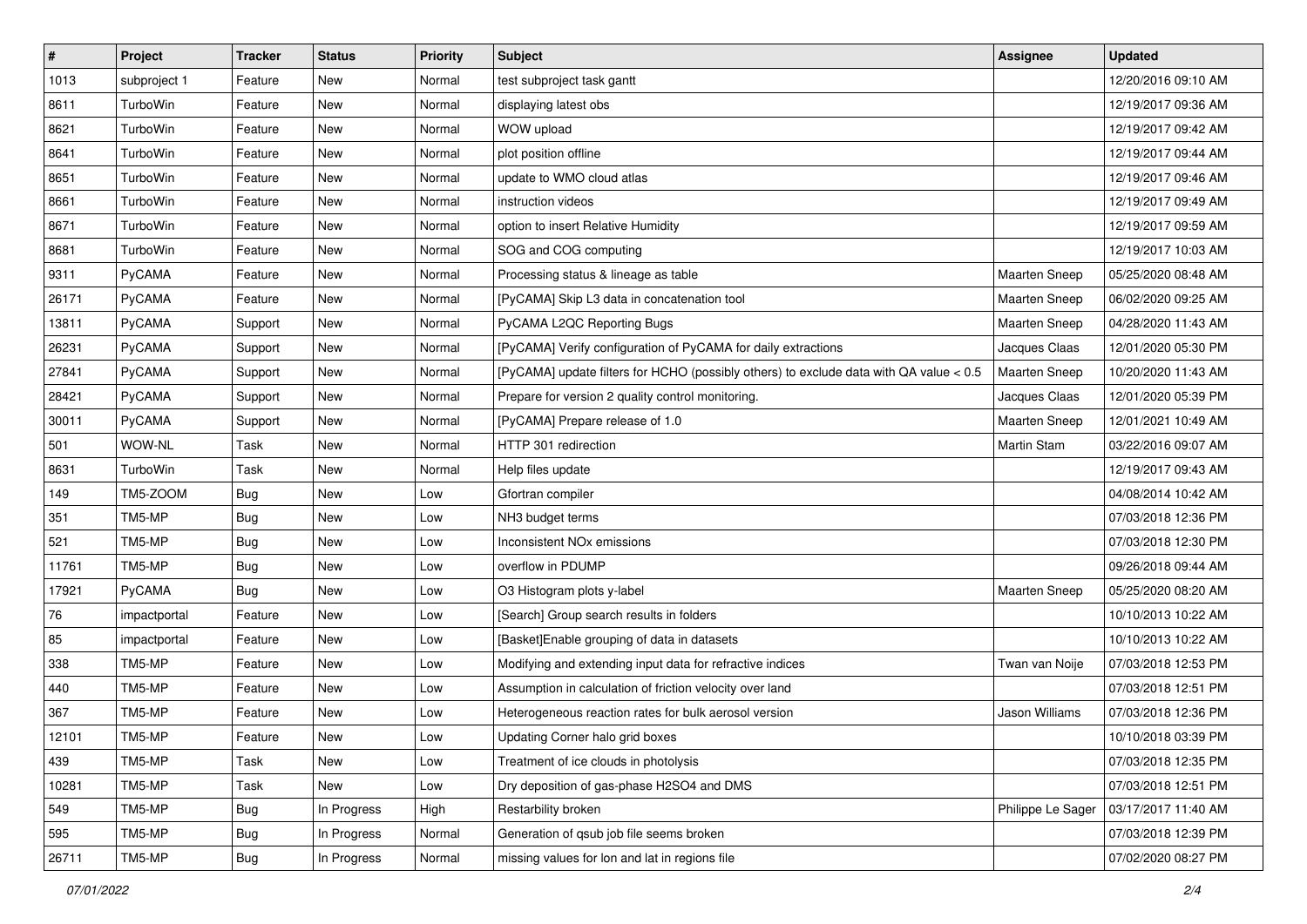| $\pmb{\#}$   | Project      | <b>Tracker</b> | <b>Status</b> | <b>Priority</b> | <b>Subject</b>                                                                                            | <b>Assignee</b>        | <b>Updated</b>      |
|--------------|--------------|----------------|---------------|-----------------|-----------------------------------------------------------------------------------------------------------|------------------------|---------------------|
| 944          | PyCAMA       | Feature        | In Progress   | Normal          | Documentation of internal workings of PyCAMA                                                              | Maarten Sneep          | 12/09/2020 11:13 AM |
| 10221        | TM5-MP       | Feature        | In Progress   | Normal          | MOGUNTIA and KPP                                                                                          |                        | 09/20/2018 01:59 PM |
| 336          | TM5-MP       | Feature        | In Progress   | Normal          | budget consistent with mmix                                                                               | Philippe Le Sager      | 12/01/2015 10:05 AM |
| 558          | PyCAMA       | Feature        | In Progress   | Normal          | Coregistration                                                                                            | <b>Maarten Sneep</b>   | 11/06/2018 05:47 PM |
| 23221        | TM5-MP       | Feature        | In Progress   | Normal          | Remapping of M7 dry/wet radii from restart file missing                                                   |                        | 12/05/2019 11:07 AM |
| 574          | TM5-MP       | Support        | In Progress   | Normal          | Optimization of ebischeme can be problematic                                                              | Philippe Le Sager      | 12/20/2017 12:29 PM |
| 26241        | PyCAMA       | Support        | In Progress   | Normal          | [PyCAMA] Supply list of up to 12 parameters you want to follow over time                                  | Jacques Claas          | 12/01/2020 05:34 PM |
| 320          | TM5-MP       | <b>Bug</b>     | In Progress   | Low             | <b>Budget inconsistencies</b>                                                                             | Philippe Le Sager      | 01/28/2016 01:00 PM |
| 20141        | TM5-MP       | Bug            | In Progress   | Low             | PDUMP temperature field is zero                                                                           |                        | 07/26/2019 02:45 PM |
| 8931         | TM5-MP       | Feature        | In Progress   | Low             | removing dependence on HDF4                                                                               |                        | 11/18/2019 02:07 PM |
| 349          | impactportal | <b>Bug</b>     | Resolved      | High            | WPS for simple indices fails with SAX Exception                                                           |                        | 03/19/2015 09:44 AM |
| 92           | impactportal | Feature        | Resolved      | High            | [Test] Create a test environment to test new versions of climate4impact                                   |                        | 03/19/2015 09:55 AM |
| 1301         | PyCAMA       | Support        | Resolved      | High            | test mixed empty/non-empty variables                                                                      | Maarten Sneep          | 08/21/2020 07:38 AM |
| 27381        | PyCAMA       | Support        | Resolved      | High            | [PyCAMA] Update configuration file to resolve issue with reports for Cloud                                | <b>PDGS Operations</b> | 09/09/2020 11:06 AM |
| 158          | impactportal | Bug            | Resolved      | Normal          | [OPENDAP] Wrong HTTP status code when file is missing: 403 instead of 404.                                | Maarten Plieger        | 03/19/2015 09:53 AM |
| 161          | adagucserver | <b>Bug</b>     | Resolved      | Normal          | Point datasets where the data starts with a nodata value are not displayed at all                         | Maarten Plieger        | 07/25/2014 12:46 PM |
| 210          | impactportal | Bug            | Resolved      | Normal          | OpenID composer accepts only names from 3 characters or more                                              | Maarten Plieger        | 03/19/2015 09:52 AM |
| 62           | adagucserver | Bug            | Resolved      | Normal          | Special tokens like < and > are not encoded in the GetCapabilities document                               | Maarten Plieger        | 07/25/2014 12:05 PM |
| 159          | impactportal | <b>Bug</b>     | Resolved      | Normal          | [WPS] When submitting a WPS job, the XML status document is sometimes not directly<br>available --> Error | Maarten Plieger        | 03/19/2015 09:52 AM |
| 27221        | PyCAMA       | <b>Bug</b>     | Resolved      | Normal          | [PyCAMA] crash when encountering empty files                                                              | Maarten Sneep          | 07/28/2020 01:24 PM |
| 27251        | PyCAMA       | <b>Bug</b>     | Resolved      | Normal          | [PyCAMA] incompatibility with python 3.3                                                                  | Maarten Sneep          | 07/24/2020 08:23 AM |
| 28981        | PyCAMA       | Bug            | Resolved      | Normal          | [PyCAMA] Hard crash when processing NPP data                                                              | Maarten Sneep          | 11/27/2020 11:54 AM |
| 33291        | PyCAMA       | <b>Bug</b>     | Resolved      | Normal          | [PDGS-ANOM-8804] Processing error on ALH                                                                  | <b>Maarten Sneep</b>   | 10/05/2021 05:33 PM |
| 34921        | PyCAMA       | Bug            | Resolved      | Normal          | Requested time not covered in CTM file                                                                    | <b>Maarten Sneep</b>   | 03/21/2022 09:52 AM |
| 35711        | PyCAMA       | Bug            | Resolved      | Normal          | Delete useless get pressures function in TM5 profile.py                                                   | Maarten Sneep          | 03/21/2022 09:48 AM |
| $ 40\rangle$ | adagucserver | Feature        | Resolved      | Normal          | Highest value in Legend is not necessarily highest value in the map                                       | Maarten Plieger        | 07/25/2014 12:06 PM |
| 75           | impactportal | Feature        | Resolved      | Normal          | [Search]Move backend to ESGF search                                                                       |                        | 07/15/2014 02:10 PM |
| 80           | impactportal | Feature        | Resolved      | Normal          | [Transformation] CDO indices calculations as WPS service                                                  |                        | 03/19/2015 10:04 AM |
| 83           | impactportal | Feature        | Resolved      | Normal          | [Basket]Add 'Remove all' button                                                                           |                        | 03/19/2015 09:58 AM |
| 84           | impactportal | Feature        | Resolved      | Normal          | [Basket]Enable sorting on basket                                                                          |                        | 03/19/2015 09:57 AM |
| 88           | impactportal | Feature        | Resolved      | Normal          | [Basket]Create widget for basket access in all portal elements                                            |                        | 03/19/2015 09:56 AM |
| 93           | impactportal | Feature        | Resolved      | Normal          | [Basket] Add a "Get All" button to retrieve all items at once                                             |                        | 03/19/2015 09:56 AM |